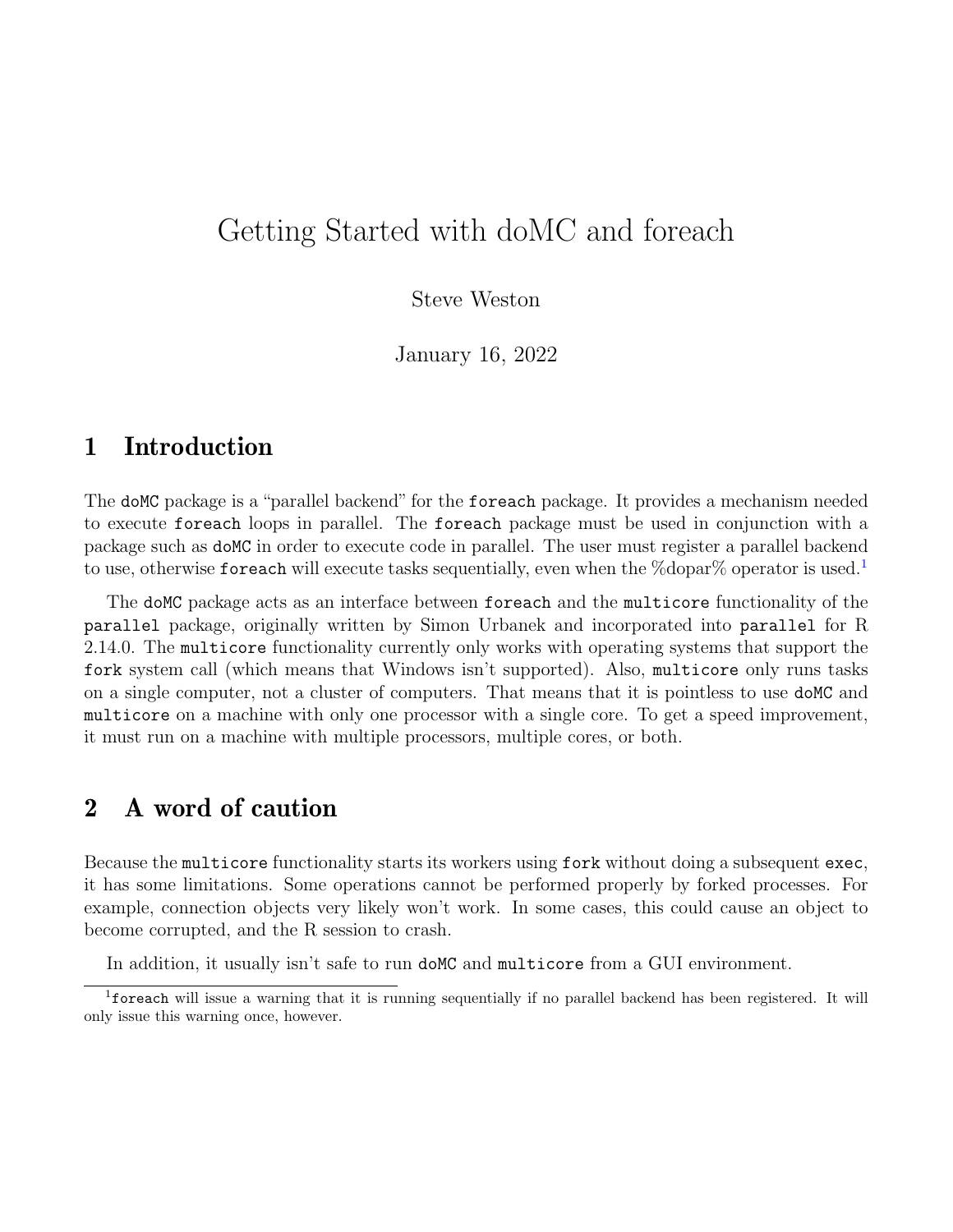## 3 Registering the doMC parallel backend

To register doMC to be used with foreach, you must call the registerDoMC function. This function takes only one argument, named "cores". This specifies the number of worker processes that it will use to execute tasks, which will normally be equal to the total number of cores on the machine. You don't need to specify a value for it, however. By default, the multicore package will use the value of the "cores" option, as specified with the standard "options" function. If that isn't set, then multicore will try to detect the number of cores, and use approximately half that many workers.

Remember: unless registerDoMC is called, foreach will not run in parallel. Simply loading the doMC package is not enough.

### 4 An example doMC session

Before we go any further, let's load doMC, register it, and use it with foreach:

```
> library(doMC)
> registerDoMC(2)
> foreach(i=1:3) %dopar% sqrt(i)
[[1]]
[1] 1
[[2]]
[1] 1.414214
[[3]]
[1] 1.732051
```
Note well that this is *not* a practical use of **doMC**. This is my "Hello, world" program for parallel computing. It tests that everything is installed and set up properly, but don't expect it to run faster than a sequential for loop, because it won't! sqrt executes far too quickly to be worth executing in parallel, even with a large number of iterations. With small tasks, the overhead of scheduling the task and returning the result can be greater than the time to execute the task itself, resulting in poor performance. In addition, this example doesn't make use of the vector capabilities of **sqrt**, which it must to get decent performance. This is just a test and a pedagogical example, not a benchmark.

But returning to the point of this example, you can see that it is very simple to load doMC with all of its dependencies (foreach, iterators, multicore, etc), and to register it. For the rest of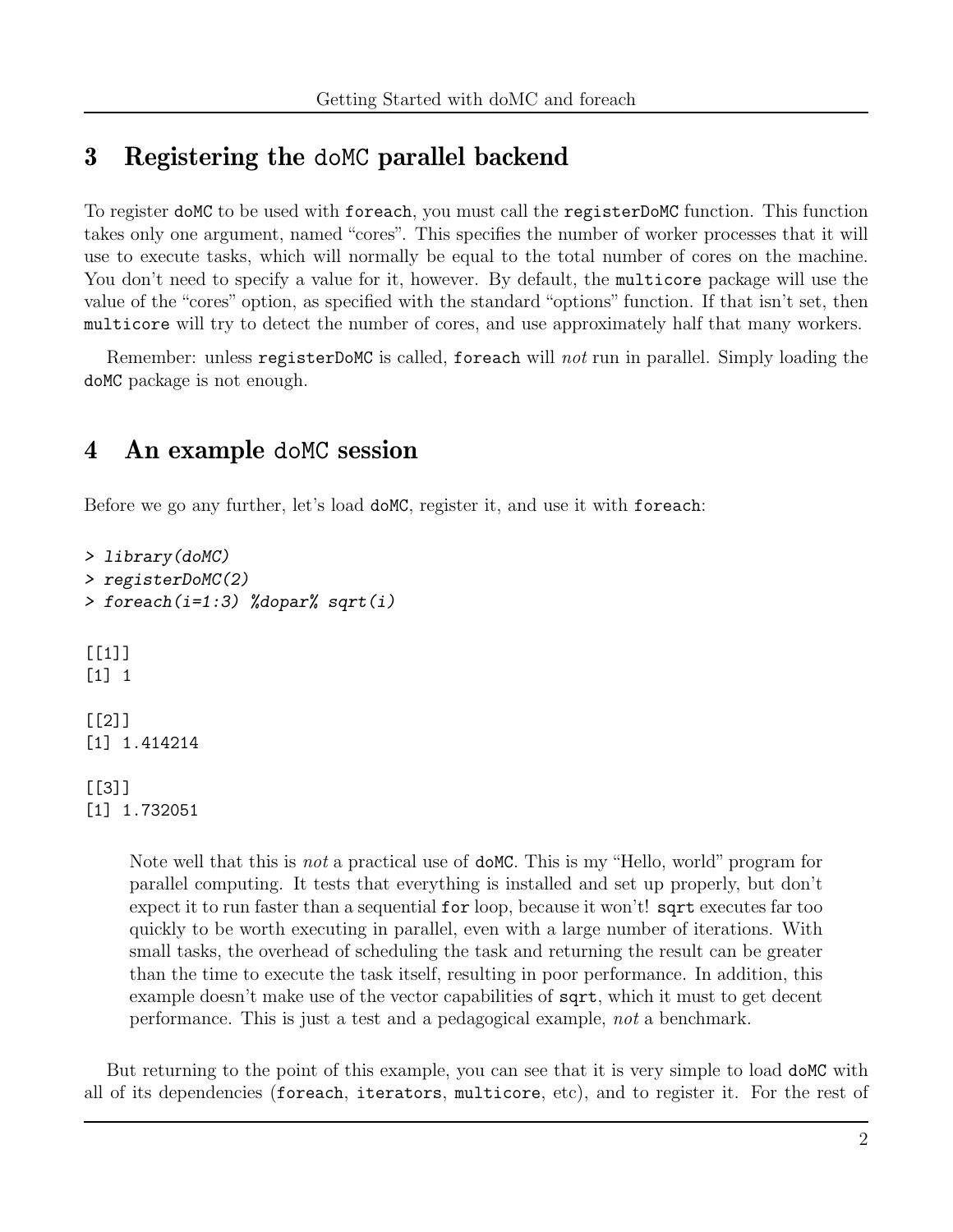the R session, whenever you execute foreach with %dopar%, the tasks will be executed using doMC and multicore. Note that you can register a different parallel backend later, or deregister doMC by registering the sequential backend by calling the registerDoSEQ function.

### 5 A more serious example

Now that we've gotten our feet wet, let's do something a bit less trivial. One good example is bootstrapping. Let's see how long it takes to run 10,000 bootstrap iterations in parallel on 2 cores:

```
> x \leftarrow \text{iris}[\text{which}(\text{iris}[, 5] != "setosa"), c(1,5)]
> trials <- 10000
> ptime <- system.time({
+ r <- foreach(icount(trials), .combine=cbind) %dopar% {
+ ind <- sample(100, 100, replace=TRUE)
+ result1 <- glm(x[ind,2]~x[ind,1], family=binomial(logit))
+ coefficients(result1)
+ }
+ })[3]
> ptime
elapsed
 37.346
```
Using doMC and multicore we were able to perform  $10,000$  bootstrap iterations in 37.346 seconds on 2 cores. By changing the %dopar% to %do%, we can run the same code sequentially to determine the performance improvement:

```
> stime <- system.time({
+ r <- foreach(icount(trials), .combine=cbind) %do% {
+ ind <- sample(100, 100, replace=TRUE)
+ result1 <- glm(x[ind,2]~x[ind,1], family=binomial(logit))
+ coefficients(result1)
+ }
+ })[3]
> stime
elapsed
34.399
```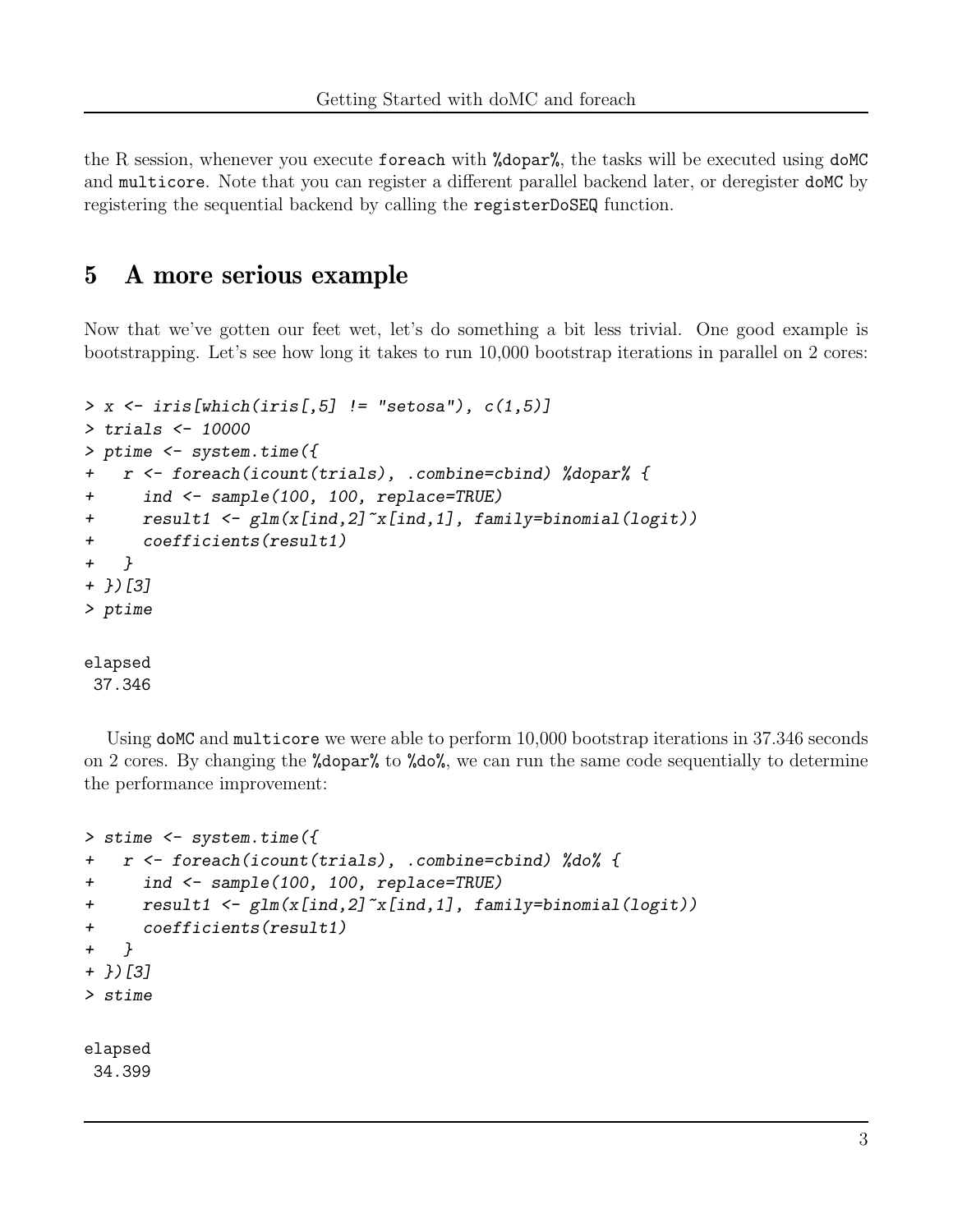The sequential version ran in 34.399 seconds, which means the speed up is about 0.9 on [2](#page-3-0) workers.<sup>2</sup> Ideally, the speed up would be 2, but no multicore CPUs are ideal, and neither are the operating systems and software that run on them.

At any rate, this is a more realistic example that is worth executing in parallel. I'm not going to explain what it's doing or how it works here. I just want to give you something more substantial than the sqrt example in case you want to run some benchmarks yourself. You can also run this example on a cluster by simply registering a different parallel backend that supports clusters in order to take advantage of more processors.

### 6 Getting information about the parallel backend

To find out how many workers foreach is going to use, you can use the getDoParWorkers function:

```
> getDoParWorkers()
```
[1] 2

This is a useful sanity check that you're actually running in parallel. If you haven't registered a parallel backend, or if your machine only has one core, getDoParWorkers will return one. In either case, don't expect a speed improvement. foreach is clever, but it isn't magic.

The getDoParWorkers function is also useful when you want the number of tasks to be equal to the number of workers. You may want to pass this value to an iterator constructor, for example.

You can also get the name and version of the currently registered backend:

> getDoParName()

[1] "doMC"

> getDoParVersion()

[1] "1.3.8"

This is mostly useful for documentation purposes, or for checking that you have the most recent version of doMC.

<span id="page-3-0"></span><sup>&</sup>lt;sup>2</sup>If you build this vignette yourself, you can see how well this problem runs on your hardware. None of the times are hardcoded in this document. You can also run the same example which is in the examples directory of the doMC distribution.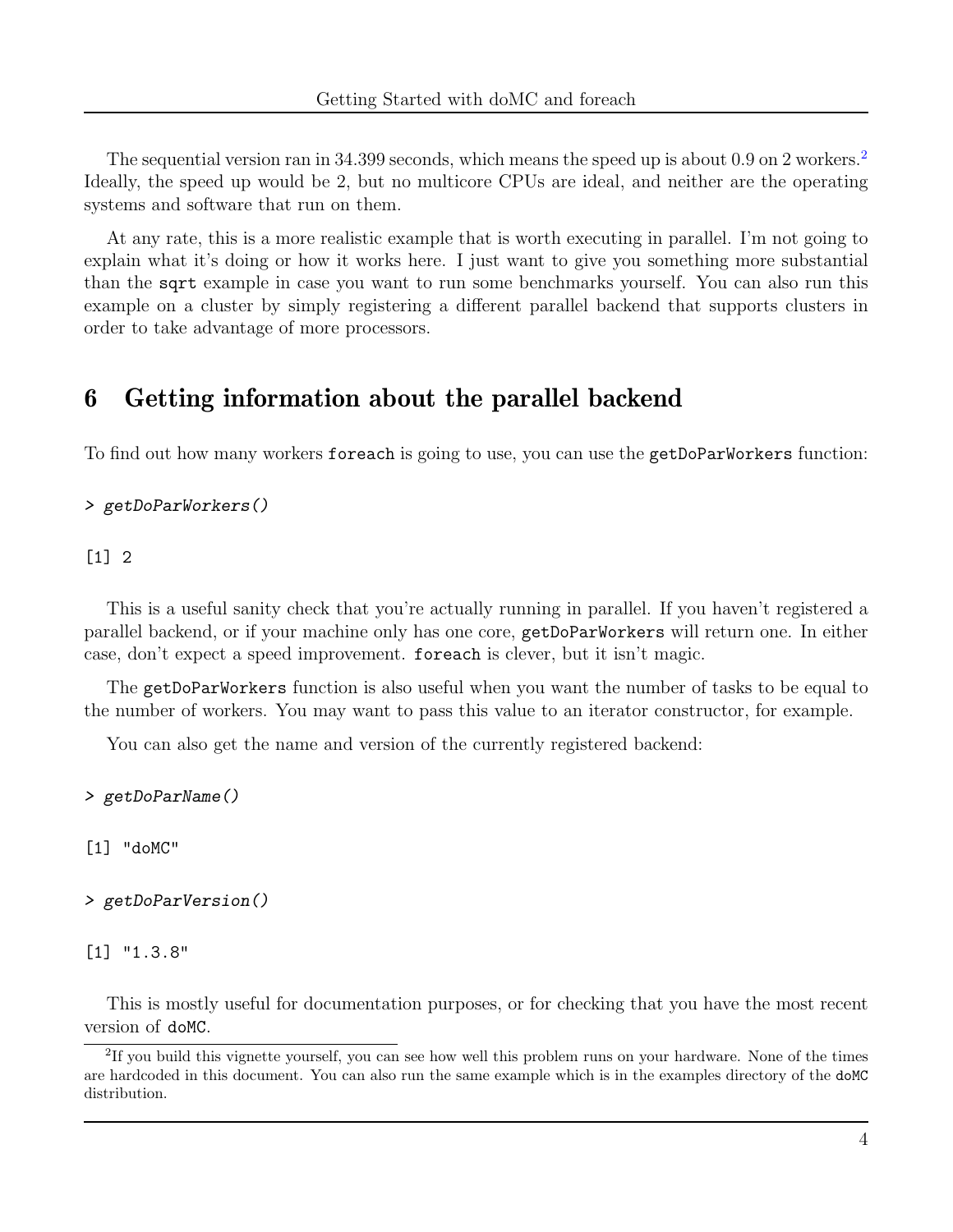## 7 Specifying multicore options

The doMC package allows you to specify various options when running foreach that are supported by the underlying mclapply function: "preschedule", "set.seed", "silent", and "cores". You can learn about these options from the mclapply man page. They are set using the foreach .options.multicore argument. Here's an example of how to do that:

```
> mcoptions <- list(preschedule=FALSE, set.seed=FALSE)
> foreach(i=1:3, .options.multicore=mcoptions) %dopar% sqrt(i)
[[1][1] 1
[[2]]
[1] 1.414214
[[3]]
[1] 1.732051
```
The "cores" options allows you to temporarily override the number of workers to use for a single foreach operation. This is more convenient than having to re-register doMC. Although if no value of "cores" was specified when doMC was registered, you can also change this value dynamically using the options function:

```
> registerDoMC()
> getDoParWorkers()
[1] 3
> options(cores=2)
> getDoParWorkers()
[1] 2
> options(cores=3)
> getDoParWorkers()
[1] 3
```
If you did specify the number of cores when registering doMC, the "cores" option is ignored:

```
> registerDoMC(2)
```

```
> options(cores=4)
```
> getDoParWorkers()